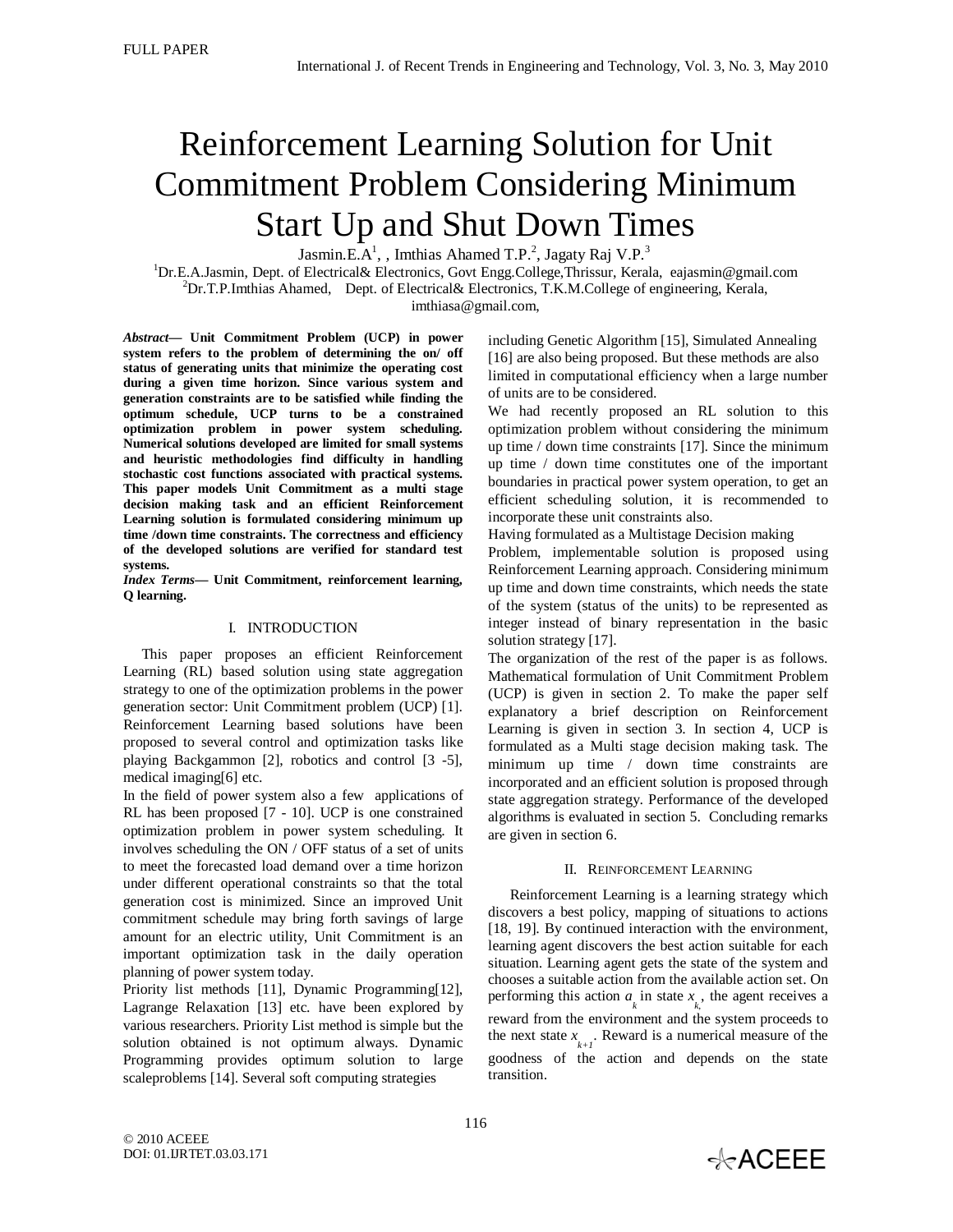That is, reward  $r_k = g(x_k, a_k, x_{k+1})$ . Reinforcement learning agent keeps track of the rewards received at different system states which are used in action selection when the same situation arises in future. For the same, Q learning is a widely used method in Reinforcement Learning. Here Q values associated with each state – action pair,  $Q(x, a)$ is updated based on the reward value on performing an action *a* at state *x*. These Q values of the different actions can then be compared for selecting an action when the same state *x* is encountered in future.

In Q learning algorithm we will first initialize all Q values with some initial value,  $Q^{0}(x_{k_{n}} \mid a_{k})$ . At each iteration *n*, on reaching  $x_k$  an action  $a_k$  is taken based on the current estimate of  $Q^*(x_k, a_k)$  ie,  $Q^*(x_k, a_k)$ . Once action is taken at state  $x_k$ , it makes transition to  $x_{k+1}$  and the reward  $g(x_k, a_k, x_{k+1})$  can be found from simulation. We update the Q value using the equation,

$$
Q^{n+1}(x_k, a_k) = Q^n(x_k, a_k) + \alpha \left[ g(x_k, a_k, x_{k+1}) + \gamma \min_{a' \in \mathcal{A}_{k+1}} Q^n(x_{k+1}, a') - Q^n(x_k, a_k) \right]
$$

 $0 < \alpha < 1$  is a constant and is called step size of learning. As the learning proceeds,  $Q^{n+1}(x_k, a_k)$  will be converging to the optimum value  $Q^*(x_a)$  so that best action can be selected by just finding the greedy action ( action having minimum Q value  $(a_{g})$  or in other words best action found from previous experience) . That is, *a g*   $= argmin_{a' \in A} Q(x_k, a')$ 

During the learning phase, the agent should explore the action space at the same time exploit the previous acquired knowledge on good actions found so far. To provide sufficient exploration and exploitation in the action selection, different methods are employed in Reinforcement Learning. One method is  $\varepsilon$  - greedy method in which exploration rate is decided by the parameter ε. The action which has already found as good in previous attempts is termed as greedy action.

In  $ε$  - greedy strategy, on reaching at any state the greedy action is chosen with a probability of  $(1 - \varepsilon)$  while one among the remaining actions from the action space in random is performed with a probability of ε.

#### III. UNIT COMMITMENT PROBLEM AS A MULTI STAGE DECISION MAKING TASK

In the case of Unit Commitment Problem, the state of the system at any time slot (hour)  $k$  can represent the status of each of the  $N$  units. That is, the state  $x_k$  can be represented as a tuple  $(k, p_k)$  where  $p_k$  is a string of integers,  $[p_k^0, p_{k}^1, \dots, \dots, p_k^{N-1}],$   $p_k^i$  is an integer representing the status of the unit. Including the minimum up time and minimum down time constraints force to include the number of time units each unit has been ON /OFF in the state representation**.** Then the

variable  $p_k^i$  can take positive or negative value ranging from  $-D_i$  to  $+U_i$ ,  $D_i$  being the minimum down time and  $U_i$  the minimum up time.

The part of the state space at time slot or stage *k* can be denoted by

 $\chi_k = \{ (k, [p_k^0, p_k^1, \dots, p_k^{N-1}]) \}$ , and the state space can be defined as ,

 $\chi = \chi_0 \cup \chi_1 \cup \ldots \ldots \chi_{T-1}$ 

Next is to identify the actions or decisions at each stage of the multi stage problem. In case of UCP, the action or decision on each unit is either to commit or not, the particular unit during that particular hour or time slot. Therefore action set at each stage  $k$  can be defined as  $\mathcal{A}_k$  $= \{ [\,a_k^0, a_k^1, \ldots, a_k^{N-1} \,], a_k^i = 0 \text{ or } 1 \,\}.$  When certain generating units are committed during particular hour *k*, ie,  $a_k^i =1$  for certain values of *i*, then the load demand or power to be generated by these committed units is to be decided. This is done through an Economic Dispatch solution.

The next part to be defined in this MDP is the transition function. Transition function defines the transition from the current state to the next state on applying an action. That is, from the current state  $x_k$ , taking an action  $a_k$ , it reaches the next state  $x_{k+1}$ . Since the action is to make the units ON /OFF, the next state  $x_{k+1}$  is decided by the present state  $x_k$  and action  $a_k$ . Transition function  $f(x_k, a_k)$ depends on the state representation.

Last part to be defined is the reinforcement function. It should reflect the objectives of the Unit commitment Problem. Unit Commitment Problem can have multiple objectives like minimization of cost, minimizing emissions from the thermal plants etc. Here, the minimization of total cost of production is taken as the objective of the problem. The total reward for the *T*  stages should be the total cost of production. Therefore, the reinforcement function at  $k^{th}$  stage is defined as the cost of production of the required amount of generation during the  $k^{th}$  period.

That is,

$$
g(x_k, a_k, x_{k+1}) = \sum_{i=0}^{N-1} [C_i(P_{ik})u_{ik} + ST_i(u_{ik})(1-u_{ik-1})],
$$
\n(1)

Here,  $P_{ik}$  is the power generation by  $i^{th}$  unit during  $k^{th}$ time slot and  $u_{i,k}$  is the status of  $i^{th}$  unit during  $k^{th}$  time slot and  $ST_i$  the start up cost of i<sup>th</sup>unit.

In short, Unit Commitment Problem is now formulated as a Multi Stage decision making problem, which passes through *T* stages. At each stage *k*, from one of the states  $x_k = (k, p_k)$  an action or allocation  $a_k$  is chosen depending on some exploration strategy. Then a state transition occurs to  $x_{k+1}$  based on the transition function. Each state transition results in a reward corresponding to power allocation to the committed units. Then the problem reduces to finding this optimum action  $a_k$  at each state  $x_k$  and corresponding to each time slot  $k$ .

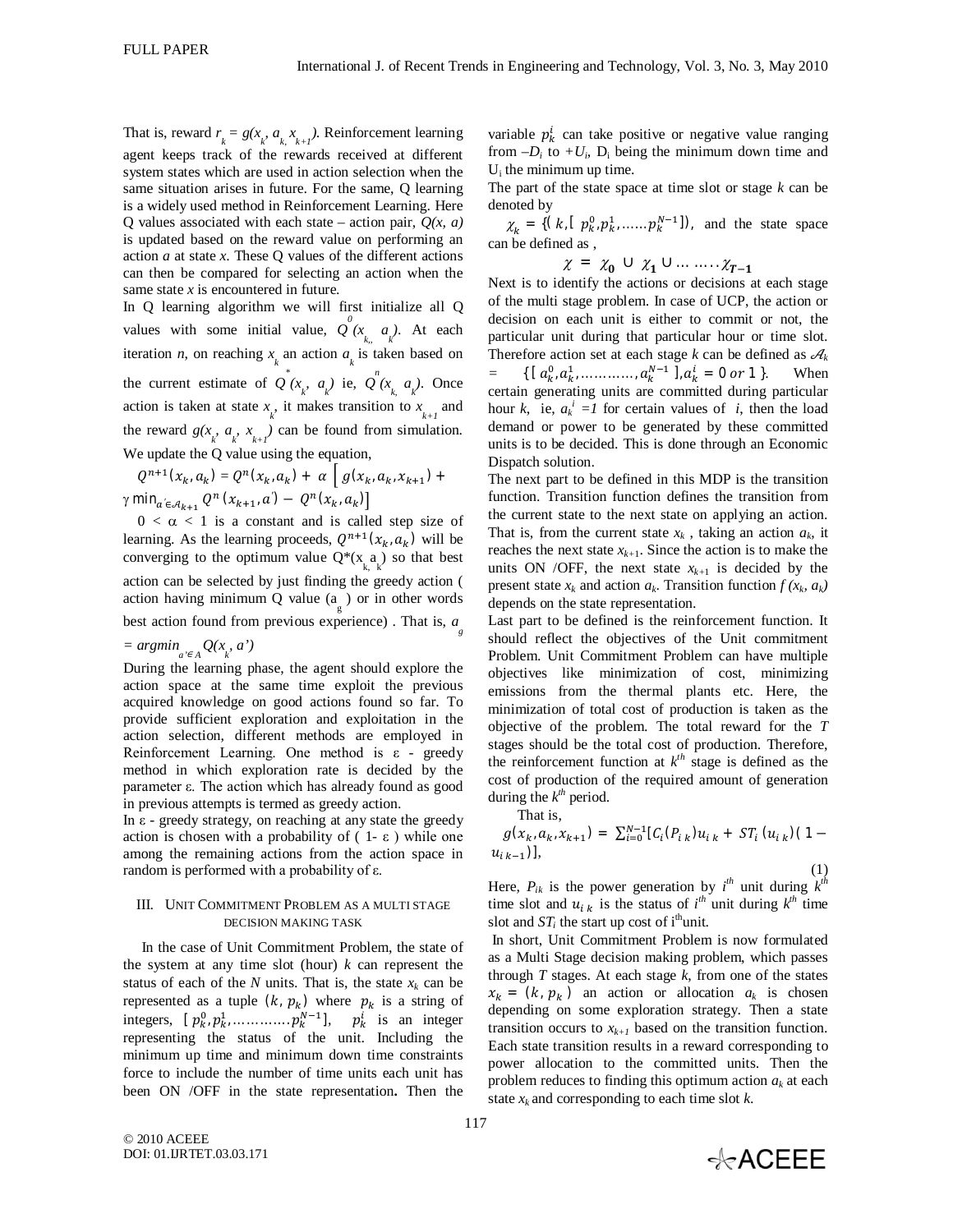In the next sections a Reinforcement Learning solutions is proposed using state aggregation strategy

### IV. SOLUTION OF UNIT COMMITMENT PROBLEM USING STATE AGGREGATION STRATEGY

While looking into the Unit Commitment Problem with minimum up time and minimum down time constraints, the state space become very huge. The huge state space is difficult to handle in a straight forward manner proposed before [17] especially when the minimum up time / minimum down time increases or the number of generating units increases. Storing of Q value corresponding to each state – action pair becomes computationally expensive. Some method is to be thought of to reduce the number of Q values to be handled. In the perspective of Unit Commitment problem one can group the different states having the same characteristics so that the goodness of the different groups is stored instead of goodness of the different states corresponding to an action. The grouping of states can be done based on the number of hours a unit has been UP or DOWN.

A machine which has been already UP for duration equal to or greater than the minimum up time can be considered as to occupy a state 'can be shut down'.

A unit which is already UP but not have covered minimum up time can be considered as to represent a state 'cannot be shut down'.

An already offline unit which has been DOWN for number of hours equal to or more than its minimum down time can be represented as a state 'can be committed'.

A unit which has been DOWN but has not covered the minimum down time so that cannot be committed in the next immediate slot of time can be represented as a state 'cannot be committed'.

From the above explained categorization of states, in order to store the Q values, the state  $x_k$  is mapped into set of aggregate states. Each aggregate state  $ag_x x_k =$  $(k, \lceil ag_p_k^0, ag_p_k^1, \ldots, ag_p_k^{N-1} \rceil), ag_p_k^i \in \{0,1,2,3\}.$ 

 $ag_{-}p_k^i$  can be found corresponding to any  $x_k =$  $(k, [p_{k}^0, p_{k}^1, \dots, p_{k}^{N-1}])$  as:

 $p_k^i$  positive and  $p_k^i \ge U_i$ ,  $ag\_p_k^i = 0$ ;

 $p_k^i$  positive and  $p_k^i < U_i$ ,  $ag\_p_k^i = 1$ ;

 $p_k^i$  negative and  $p_k^i \leq D_i$ ,  $ag\_p_k^i = 2$ ;

 $p_k^i$  negative and  $p_k^i > -D_i$ ,  $ag\_p_k^i = 3$ .

Thus, at any slot of time, each of the generating unit will be in any of the above mentioned four representative states. If these four conditions are denoted as decimal integers (0, 1, 2, 3), regardless of the UP time and DOWN time of a generating unit, the state is represented by one of this integer value. By aggregating the numerous states visited in the previous algorithm to a limited number of states, number of Q values to be stored and updated in the look up table is greatly reduced.

Now, for an N generating unit problem, there will be  $4^N$ .  $1$  possible states, regardless of minimum up time and down time of the different units. This reduction in the number of states drastically reduces the size of look up table for storing the Q values. Now an algorithm is formulated making use of state aggregation technique for handling the up/ down constraints of the units.

The number of states, nstates is initialized to  $4^{N-1}$  and the number of actions naction to  $2^{N-1}$  for an N generating unit system. At any stage *k* of MDP, the state of the system is represented as a string of integers as in the previous algorithm, integer value representing the number of hours the unit has been up or down.

From any state  $x_k$  an action is selected using one of the exploration strategies. On selecting an action  $a_k$ , the ON / OFF status of the units will change as,  $x_{k+1} = f(x_k, a_k)$ The reward function for the state transition is found using

the cost evaluations of the different generating units. At each state *k*, estimated Q value corresponding to the state  $-$  action pair *(ag<sub>-x<sub>k</sub>*</sub>, a<sub>k</sub>) is updated using the equation,

$$
Q^{n+1}(ag_{x_k}, a_k) =
$$
  
\n
$$
Q^n(ag_{x_k}, a_k) + \alpha [g(x_k, a_k, x_{k+1}) +
$$
  
\n
$$
\gamma \min_{a' \in \mathcal{A}_{k+1}} Q^n(ag_{x_{k+1}}, a') - Q^n(ag_{x_k}, a_k)]
$$
  
\n(2)

During the last hour, omitting the term to account future pay –off Q value is updated using the equation,

$$
Q^{n+1}(ag_{\mathcal{X}_k, a_k}) = Q^n(ag_{\mathcal{X}_k, a_k}) + \alpha [g(x_k, a_k, x_{k+1}) - Q^n (ag_{\mathcal{X}_k, a_k})]
$$
  
- Q^n (ag\_{\mathcal{X}\_k, a\_k})

After a number of iterations, learning converges and the optimum schedule or allocation for each state xk can be easily retrieved after finding the corresponding aggregate state as,

$$
a_k^* = argmin_{a_{k \in \mathcal{A}_k}} \{ Q(ag_x_k, a_k) \}, k = 0, \ldots, T-1,
$$

The entire algorithm using state aggregation method is given below:

TABLE I

ALGORITHM FOR UNIT COMMITMENT THROUGH STATE AGGREGATION *Read Unit Data*

*Read the Load forecast for next T hours.*

*Initialize nstates (number of states ) and nactions (number of actions)* 

*Initialize*  $Q_0$  [ag\_x<sub>k</sub>, a<sub>k</sub>] =0,  $\forall$  ag\_x<sub>k</sub>,  $\forall$  a<sub>k</sub> *Find the set of permissible actions*

*corresponding to each hour k*

*Initialize the learning parameters* 

*For n=1 to max \_ episode*

*Begin*

*Read the initial status of the units x0 For k=0 to T-1*

*Do*

*Find aggregate state ag\_ xk corresponding to xk Find the feasible set of actions*  $AR$  *corresponding to state xk* consider*ing up and down times.*

*Choose an action using - greedy strategy from the feasible set of actions*

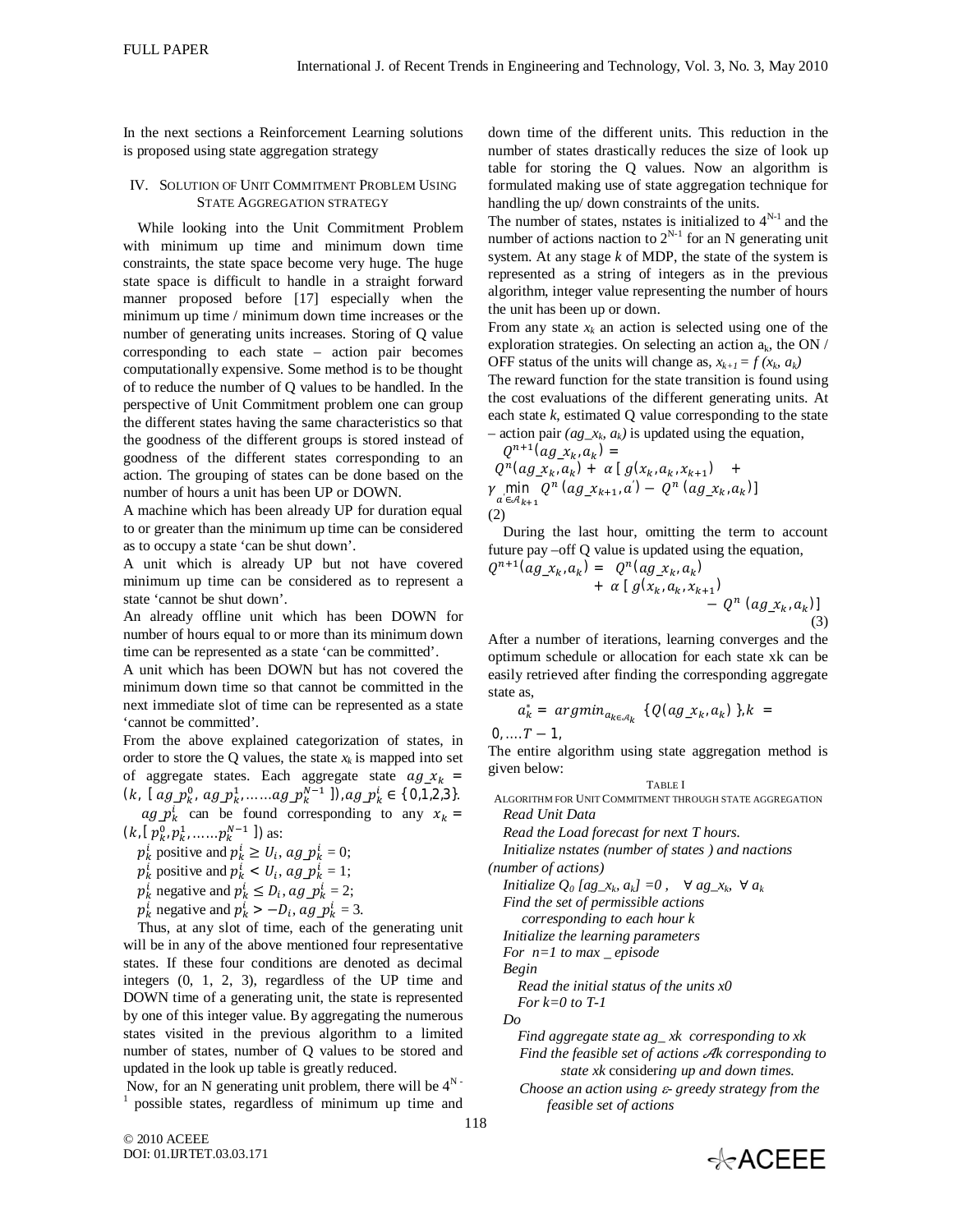*Find the next state xk+1*

*Find the corresponding aggregate state ag\_ xk+1 of xk+1*

*Calculate the reward g (* $x_k$ *, ,*  $a_k$ *,*  $x_{k+1}$ *)* 

*If ( k != T-1) Update Q value using equation (2) Else Update Q value using equation (3)*

*End do* 

*Update the value of .*

*End*

*Save Q values.*

The optimal schedule  $[a_0^*, a_1^*, \dots, a_{T-1}^*]$  is by choosing the greedy action at each stage.

#### V. SIMULATION RESULTS

For efficient learning, we have to choose suitable values for the learning parameters  $\alpha$  and  $\gamma$ . The parameter  $\alpha$  decides the extent to which a training sample modifies the Q value and its value affects the speed of convergence and accuracy of result. By trial and error we choose a value of 0.1. The discount parameter  $\gamma$  is chosen based on the nature of the problem and in this case we choose a value of 1.

In order to validate the algorithm, four generating unit system with different minimum up time and down time are considered. The unit characteristics and load profile for a four generating unit system are given Table II and III. The obtained commitment schedule is given in Table V.

For comparing with the recently developed stochastic strategies a ten generating unit system with different minimum up time and down time limits are taken for case study. The generating unit details are given in Table VI. The schedule obtained and the computation time is compared with two hybrid methodologies: Simulated Annealing with Local Search (SA LS) and Lagrange Relaxation with Genetic Algorithm (LRGA)

TABLE II UNIT CHARACTERISTICS

| Unit           | <b>MAN</b><br>$_{\rm Pmin}$ | $\frac{\text{Pmax}}{\text{MW}}$ | cost<br>Inc. | No Load<br>Cost | Startup<br>Cost | Min.Up time    | Min.Down<br>time. |
|----------------|-----------------------------|---------------------------------|--------------|-----------------|-----------------|----------------|-------------------|
| 1              | 75                          | 300                             | 17.46        | 684.74          | 1100            | $\overline{4}$ | $\overline{2}$    |
| 2              | 60                          | 250                             | 18           | 585.62          | 400             | 5              | 3                 |
| 3              | 25                          | 80                              | 20.88        | 213             | 350             | 5              | 4                 |
| $\overline{4}$ | 20                          | 60                              | 23.8         | 252             | 0.02            | ı              | 1                 |
|                |                             |                                 |              |                 |                 |                |                   |

| 1 ABLE III<br><b>LOAD PROFILE</b> |     |     |     |     |  |
|-----------------------------------|-----|-----|-----|-----|--|
| Hour                              |     |     |     |     |  |
| Load                              | 450 | 530 | 600 | 540 |  |
| Hour                              |     |     | o   |     |  |
|                                   | 400 | 280 | 290 | 500 |  |

TABLE III

TABLE IV COMMITMENT STATUS OF UNITS

| Hour | <b>Status</b> | Hour | <b>Status</b> |
|------|---------------|------|---------------|
|      | 0110          |      | 0110          |
| 2    | 0110          |      | 0110          |
| 3    | 0111          |      | 0110          |
|      | 0110          |      | 0110          |

TABLE V UNIT CHARACTERISTICS OF TEN UNIT SYSTEM

| jii            | rmm<br>$(\mathbf{M}\mathbf{W})$ | $\frac{\text{P}\max}{\text{M}\text{W}}$ | $\mathfrak{a}$ | م     | $\circ$ | cost (Rs.)<br>Start up | Min.Up<br>hrs.) | (hrs.) | status<br>Initial |
|----------------|---------------------------------|-----------------------------------------|----------------|-------|---------|------------------------|-----------------|--------|-------------------|
|                | 15                              |                                         |                |       |         | 450                    |                 |        |                   |
| 1              | $\mathbf{0}$                    |                                         | 100            |       |         | $\boldsymbol{0}$       |                 |        |                   |
| $\overline{c}$ | 15                              | 455                                     | $\overline{0}$ | 16.19 | 0.00048 | 400                    | 8               | 8      | 8                 |
| 3              | $\overline{0}$                  | 455                                     | 970            | 17.26 | 0.00031 | $\boldsymbol{0}$       | 8               | 8      | 8                 |
| $\overline{4}$ | 20                              | 130                                     | 700            | 16.6  | 0.00211 | 550                    | 5               | 5      | $-5$              |
| 5              | 20                              | 130                                     | 700            | 16.6  | 0.002   | 360                    | 5               | 5      | $-5$              |
| 6              | 25                              | 160                                     | 450            | 19.7  | 0.00031 | 300                    | 6               | 6      | -6                |
| 7              | 20                              | 85                                      | 370            | 22.26 | 0.0072  | 340                    | 3               | 3      | $-3$              |
| 8              | 25                              | 85                                      | 480            | 27.74 | 0.00079 | 520                    | 3               | 3      | $-3$              |
| 9              | 10                              | 55                                      | 660            | 25.92 | 0.00413 | 60                     | $\mathbf{1}$    | 1      | $-1$              |
| 1              | 10                              | 55                                      | 665            | 27.37 | 0.00222 | 60                     | $\mathbf{1}$    | 1      | $-1$              |
| $\theta$       | 10                              | 55                                      | 670            | 27.79 | 0.00173 | 60                     | $\mathbf{1}$    | 1      | $-1$              |

TABLE VI COMPARISON WITH OTHER RECENT METHODS

| Algorithm   | Cost(Rs.) | Execution Time(sec.) |
|-------------|-----------|----------------------|
| <b>LRGA</b> | 564800    | 518                  |
| <b>SALS</b> | 535258    | 393                  |
| RL UCP4     | 545280    | 268                  |

### VI. CONCLUSION

In this paper Reinforcement learning is suggested as a good solution strategy for solving one of the major optimization problems in the power system. Several Numerical and stochastic solutions have been proposed for solution of this constrained optimization problem. Reinforcement Learning provides with a good and faster solution strategy which provide optimum scheduling with lesser computation time. The developed solution is also capable of handling the stochastic nature of cost functions and uncertainty associated with the availability of